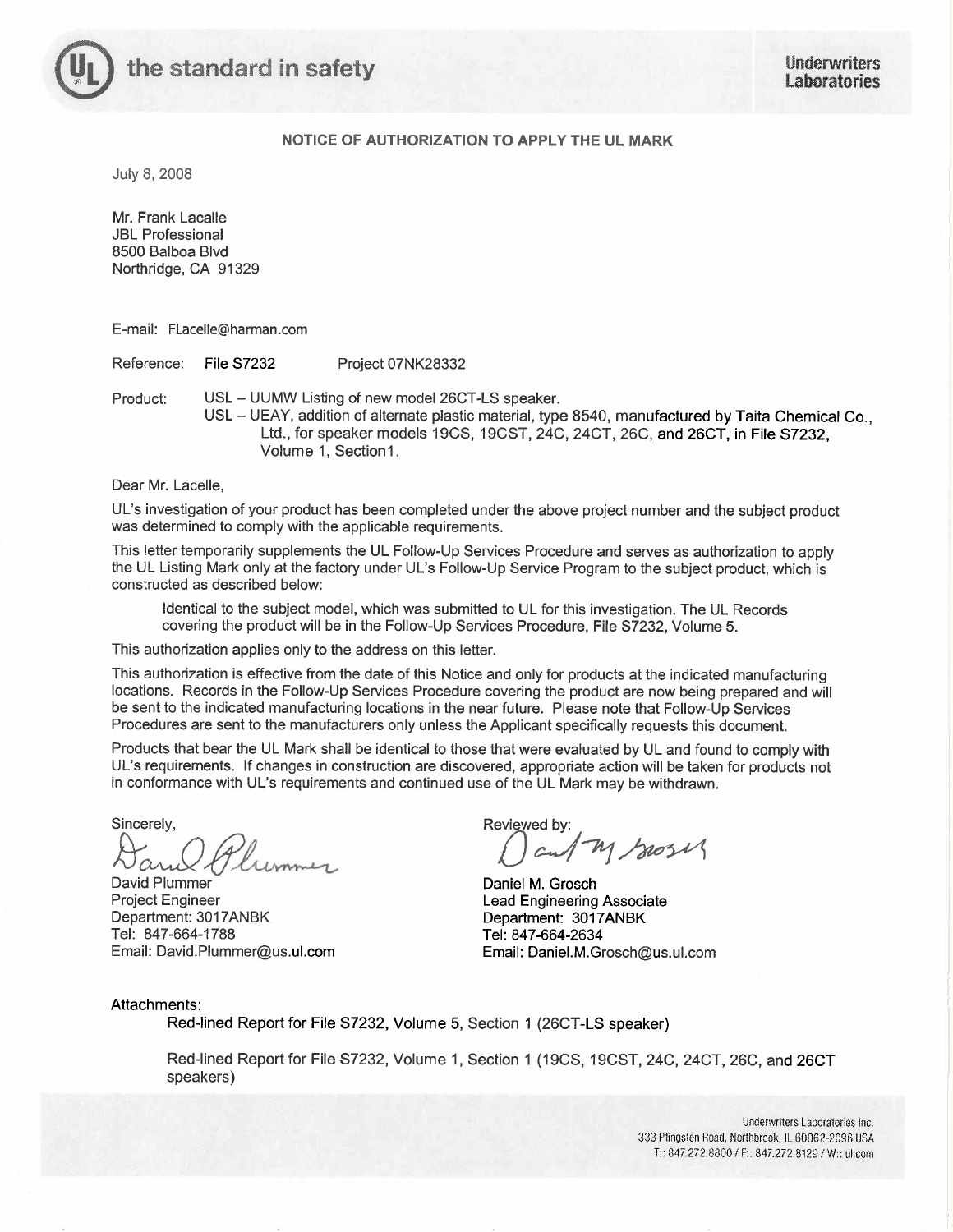File S7232 Project 07NK28332

DATE

REPORT

on

## SPEAKERS AND AMPLIFIERS FOR FIRE PROTECTIVE SIGNALING SYSTEMS (UUMW)

\* \* \* \* \* \* \* \* \* \* \* \*

## Complimentary Product Category SPEAKERS (UEAY)

JBL Professional Northridge, CA

Copyright © 2008 Underwriters Laboratories Inc.

Underwriters Laboratories Inc. authorizes the above named company to reproduce this Report provided it is in its entirety.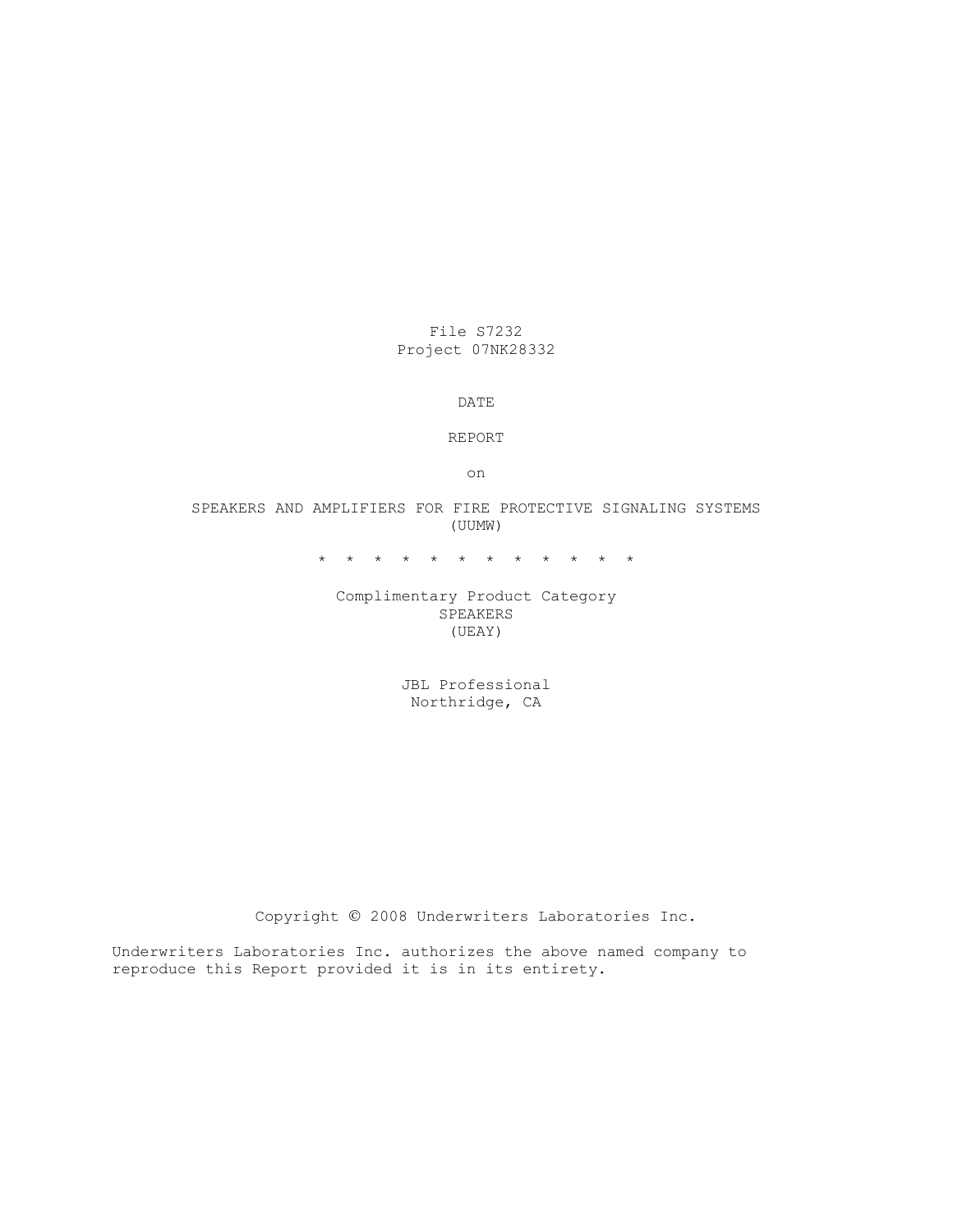| File S7232 | Vol. 5 | Sec. 1     | Page 1 | Issued: DATE |  |
|------------|--------|------------|--------|--------------|--|
|            |        | and Report |        |              |  |

## DESCRIPTION

#### PRODUCT COVERED:

 USL - Model 26CT-LS Loudspeaker, suitable for indoor/damp use. Also suitable for use in air handling spaces.

 Products designated USL have been investigated to the requirements of UL Standard 1480, Standard for Safety for Speakers for Fire Alarm, Emergency, and Commercial and Professional Use, Fifth Edition.

### ENGINEERING CONSIDERATIONS (NOT FOR FIELD REPRESENTATIVE'S USE):

 General - The speakers described in this Report are intended for fire alarm and emergency use, and also for general signaling use, and are intended for connection to a 70.7 V or 100 V rated source. The wattage taps for the 70.7 V configuration are 7.5 W, 15 W, 30 W, and 60 W. The wattage taps for the 100 V configuration are 15 W, 30 W, and 60 W. All tap settings are configurable by a rotary switch tap selector on the front of the enclosure.

Installation – The subject speakers are intended to be installed in conjunction with compatible Listed sound recording and reproducing equipment, the combination of which is intended to be installed in accordance with the applicable requirements of the National Electric Code, NFPA 70, the National Fire Alarm Code, NFPA 72, and the local authorities having jurisdiction.

Component Servicing – These products contain no user serviceable parts and are intended to be returned to the manufacturer or authorized service center for repair.

Intended Use - The Model 26CT-LS speaker has been evaluated for use as:

- A. General purpose commercial and professional speaker suitable for indoor/damp use. Also suitable for use in air handling spaces.
- B. Fire Alarm and emergency speaker suitable for indoor/damp use with non-DC supervised control panels/amplifiers. Also suitable for use in air handling spaces.

 Refer to the following illustrations and associated descriptive pages. The general design, shape and arrangement shall be as illustrated unless otherwise specifically indicated.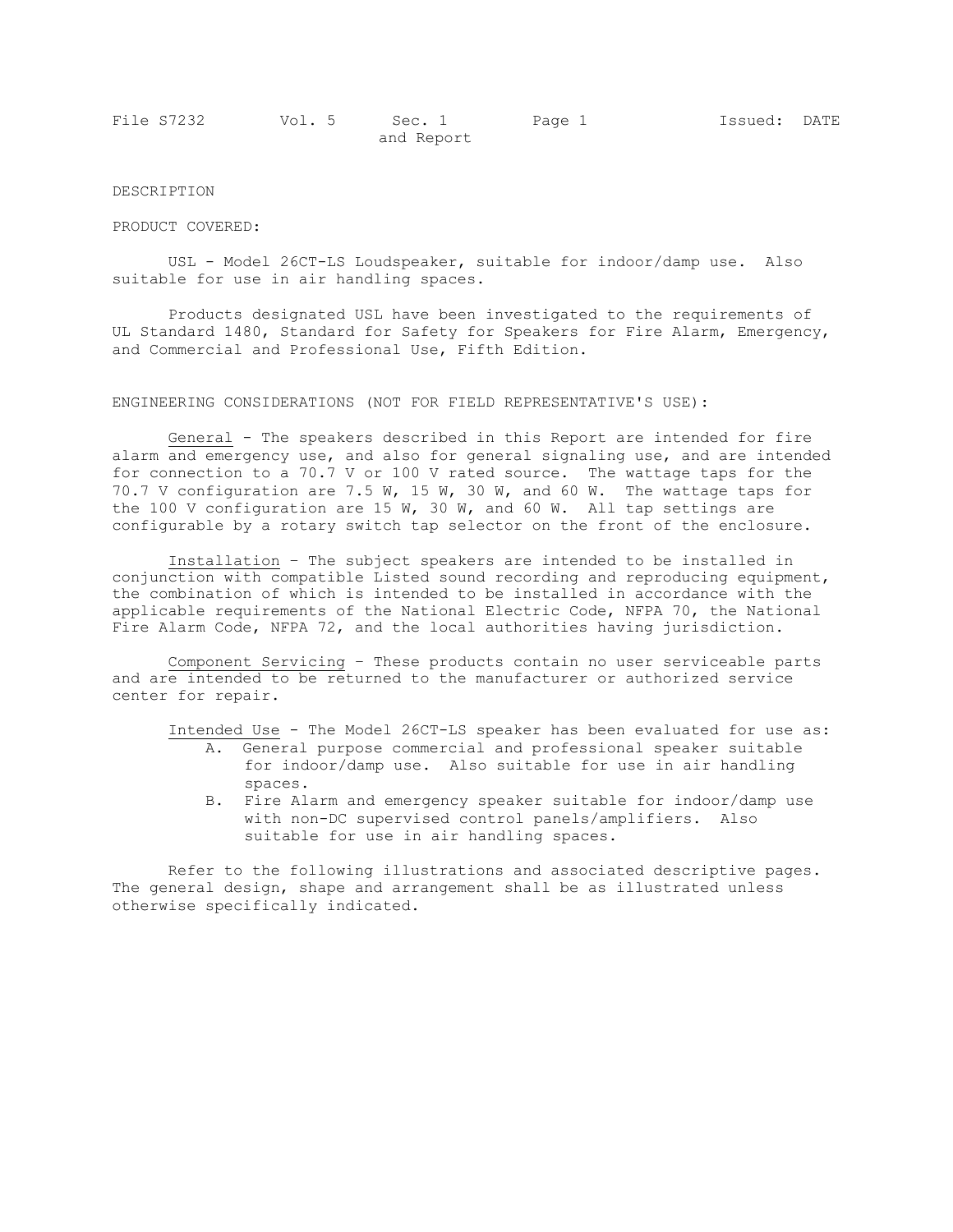RATINGS:

Model: 26CT-LS

Frequency Response: 75 Hz to 20 kHz -10dB

| Input        | Wattage | Sound Level at |
|--------------|---------|----------------|
| Voltage      | Tap     | 10 $ft$ (dBa)  |
| 70.7 V rms   | 7.5     | 84             |
| 70.7 V rms   | 15      | 90             |
| 70.7 V rms   | 30      | 91             |
| 70.7 V rms   | 60      | 91             |
|              |         |                |
| 100 V<br>rms | 15      | 86             |
| rms          | 30      | 89             |
| rms          | 60      | 91             |

### MARKING:

The product shall be legibly and permanently marked with the following information:

- A. Listee's name or authorized company identification.
- B. Model number designation.
- C. Electrical Ratings: Maximum voltage, maximum power, and sound pressure level.
- D. Reference to the installation instructions by the specific part number and revision date or level.
- E. Date of manufacture by week, month or quarter and year (any of which may be abbreviated or in an established or otherwise traceable code or serial number).
- F. The following text: "Not for use with DC supervised control panels/amplifiers." "Suitable for use in indoor/damp locations." "Suitable for use in air handling spaces."
- G. The knob of the front-mounted rotary switch on Model 26CT-LS shall identify the power settings:
	- 70V: 7.5, 15, 30, 60 100V: 15, 30, 60

INSTALLATION INSTRUCTIONS:

 Installation Instructions/Wiring Diagram - The installation instructions indicated below shall be shipped with the indicated speaker model.

| Speaker   | ILL. |          | Installation Instructions |
|-----------|------|----------|---------------------------|
| Model     | No.  | Part No. | Rev Level                 |
| $26CT-LS$ |      | 410469   | າ ດ 1                     |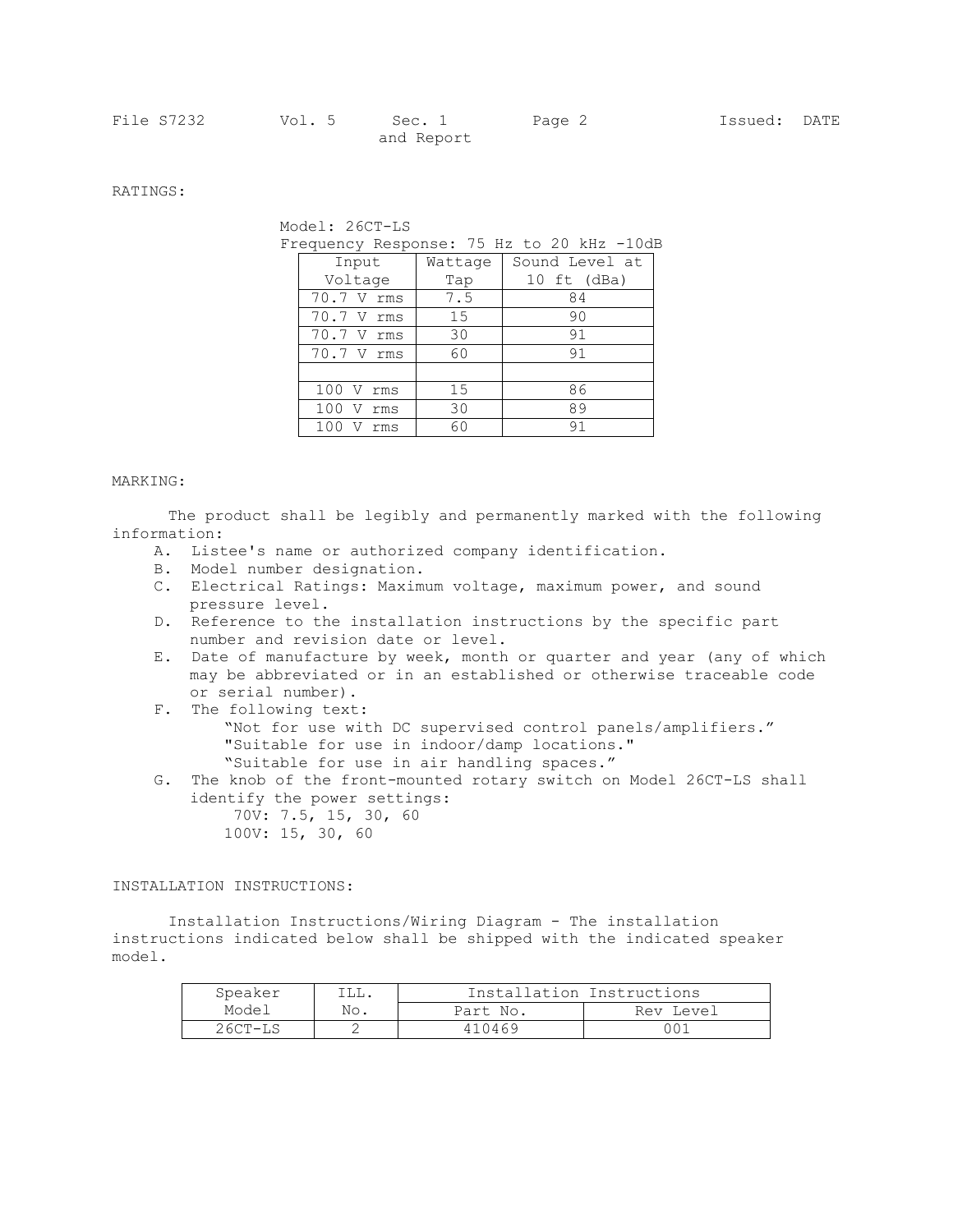MODEL C26CT-LS SPEAKER FIG. 1 through FIG. 4

- 1. Baffle R/C (QMFZ2) Constructed of Acrylonitrile Butadiene Styrene (ABS) Type 8540, manufactured by Taita Chemical Co., Ltd., rated 94V-0. Approximate overall dimensions of 250 mm (9-7/8 in.) diameter by 3 mm (1/8 in.) thick. Cemented to Enclosure rim. Provided with four integral mounting ears. Port in baffle, if provided, must be securely sealed and airtight. Refer to ILL. 3 for details. The port in the speaker baffle must be sealed, and airtight, by gluing the port cap, shown in ILL. 4, to the end of the port. Refer to ILL. 3 for details.
- 2. Enclosure R/C (QMFZ2) Constructed of plated steel. Approximate overall dimensions of 186 mm (7-1/4 in.) high by 186 mm (7-1/4 in.) wide by 152 mm (6 in.) deep by 0.9 mm (0.036 in.) thick. Constructed with an integral rear compartment and cover for housing of terminal block. One electrical compression-type connector provided on rear compartment cover for securement of field wiring cables. Refer to ILL. 5 for details.
- 3. Grille Constructed of painted steel with multiple perforated holes, approximately 1 mm (1/32 in.) diameter. Press fit into Baffle. Approximate overall dimensions of 215 mm (8-7/16 in.) diameter by 16 mm (5/8 in.) high by 0.9 mm (0.036 in.) thick. Refer to ILL. 6 for details.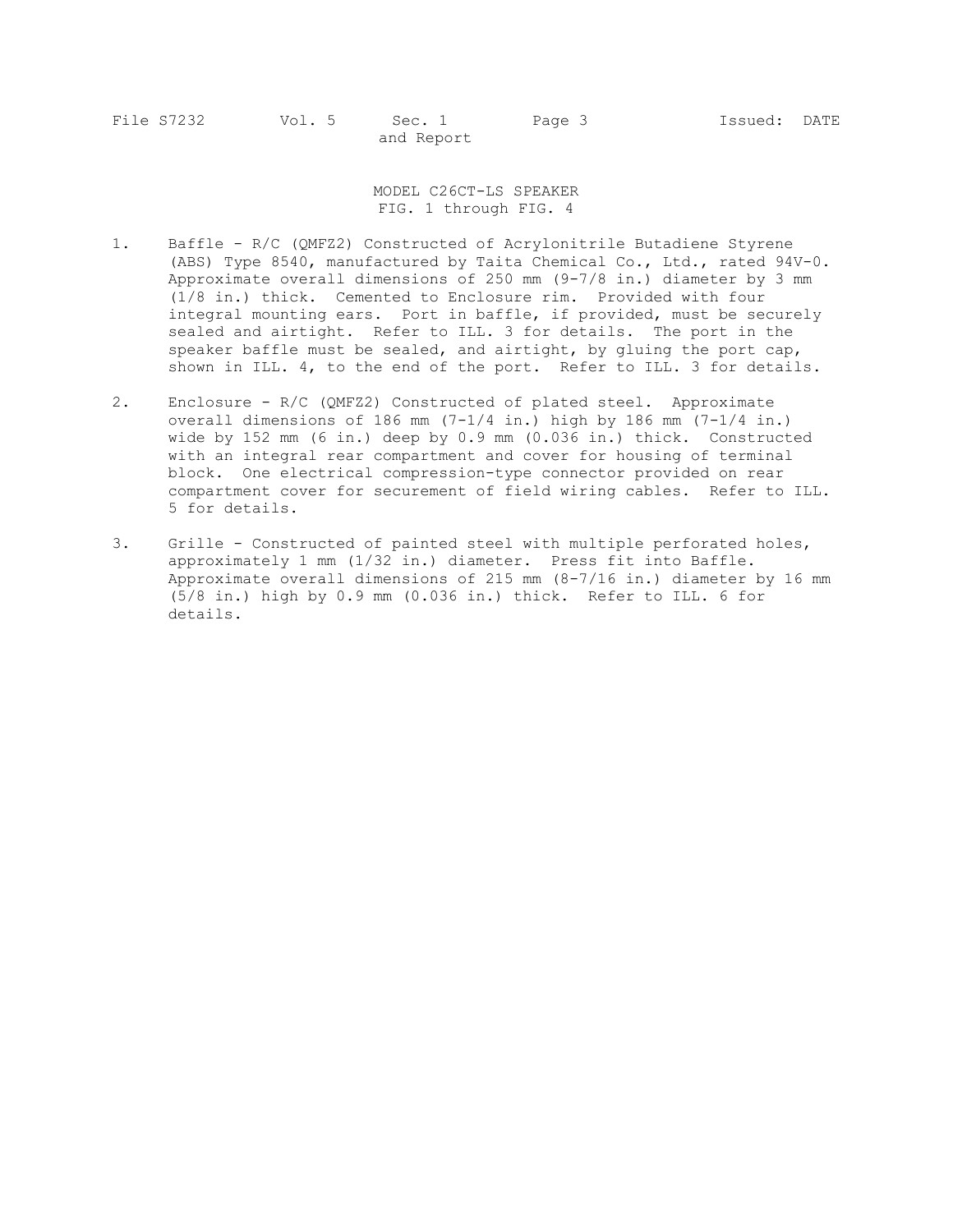MODEL C26CT-LS SPEAKER FIG. 5 through FIG. 7

- 1. Woofer The assembly employs a polypropylene coated paper cone with a butyl rubber surround and a stamped steel basket. Approximate overall dimensions of 161 mm  $(6-1/2 \text{ in.})$  diameter by 86 mm  $(3-1/2 \text{ in.})$  deep. Refer to ILL. 7 for details.
- 2. Tweeter The assembly is concentrically mounted to the Woofer and employs a Titanium coated polyester diaphragm. Approximate overall dimensions of 52 mm (2 in.) diameter. Refer to ILL. 8 for details.
- 3. Printed Wiring Board R/C (ZPMV2), approx overall dimensions 90 mm (3-9/16 in.) high by 96 mm (3-3/4 in.) wide by 1.6 mm (1/16 in.) thick, minimum flame rating 94V-0. Refer to ILL. 9 for parts list. Refer to ILL. 10 for component layout. Refer to ILL. 11 for schematic.
- 4. Transformer Manufactured by Elytone. Part number 562-00036-00, rated 70.7 V and 100 V. R/C (OBJY2) insulation system, rated 105°C, Class A. Transformer is mechanically secured to the inside of the Enclosure by two screws. Refer to ILL. 12 for details.
- 5. Terminal Block R/C (XCFR2) terminal block manufactured by Amp / Tyco Electronics. Part number 2ESD/2EHD, rated 300V, 15A. One 4-position terminal block provided, soldered to Printed Wiring Board.
- 5. Rotary Switch Four position rotary switch manufactured by Elytone. Part No. SR2511-0304-15FOA-C9-S. Rated 30 V, 0.3 A. Refer to ILL. 13 for details.
- 6. Internal Wiring R/C labeled appliance wiring, minimum 1/32 in. insulation, No. 20 AWG.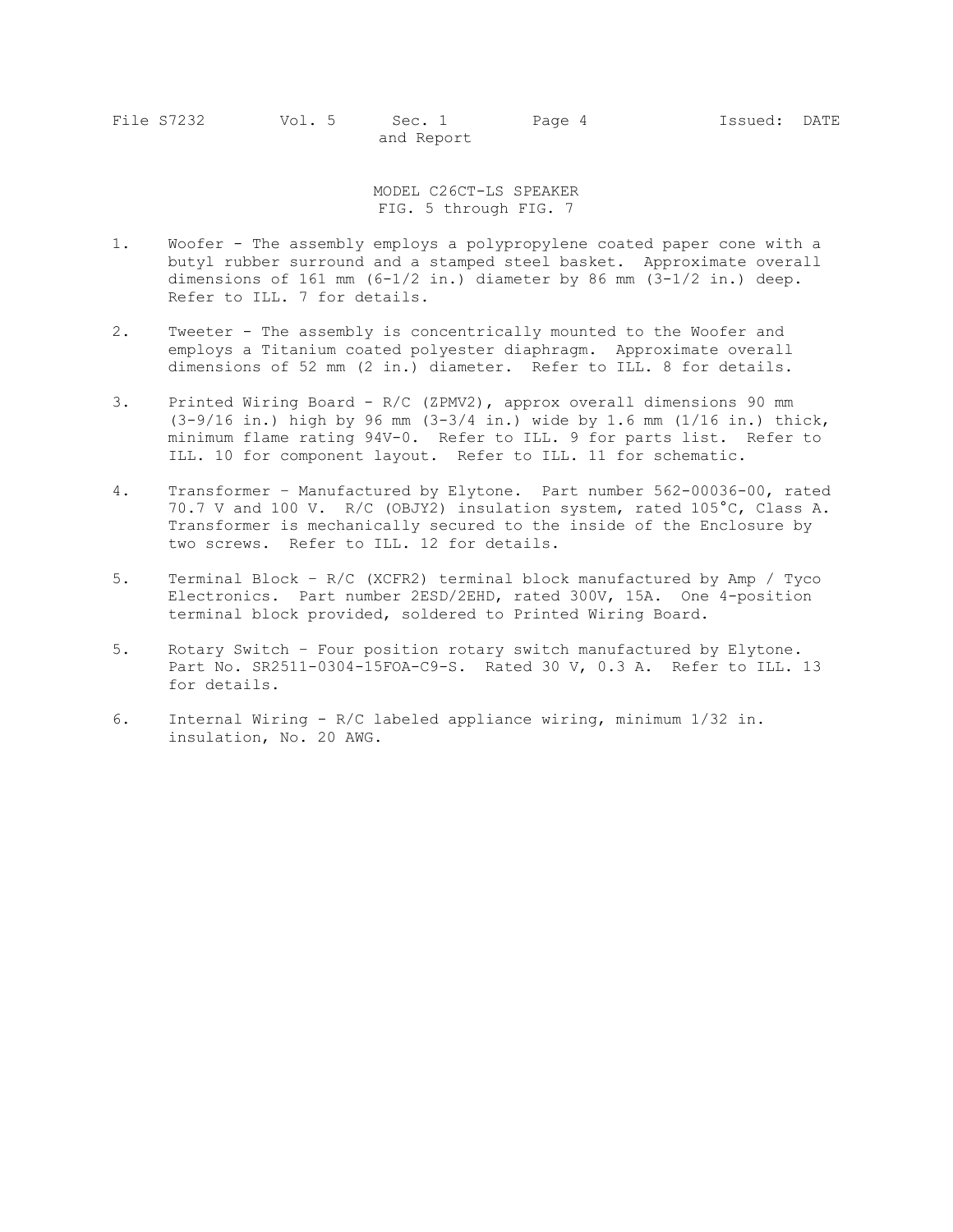MODEL 26CT-LS Loudspeaker, Ceiling Bracket and Tile Rails FIG. 8

 General – One Ceiling Bracket and two Tile Rails are provided with each Model 26CT-LS loudspeaker. Ceiling Bracket may be used alone for reinforced mounting of speakers in non-suspended ceiling applications. Ceiling Bracket and Tile Rails are to be used together for mounting of speakers to the railing of suspended ceiling applications.

- 1. Ceiling Bracket Constructed of plated steel with approximate overall dimensions of 277 mm  $(10-7/8$  in.) diameter by 1.2 mm  $(0.048$  in) thick. Provided with two tabs, approximately 76 mm (3 in.) wide by 28 mm (1-1/8 in.) high, for mounting of tile rails. Refer to ILL. 14 for details.
- 2. Tile Rails Constructed of painted steel with V-shaped ends and approximate overall dimensions of 33 mm (1-5/16 in.) wide by 25 mm (1 in.) high by 655 mm (25-3/4 in.) long by 1.2 mm (0.048 in.) thick.